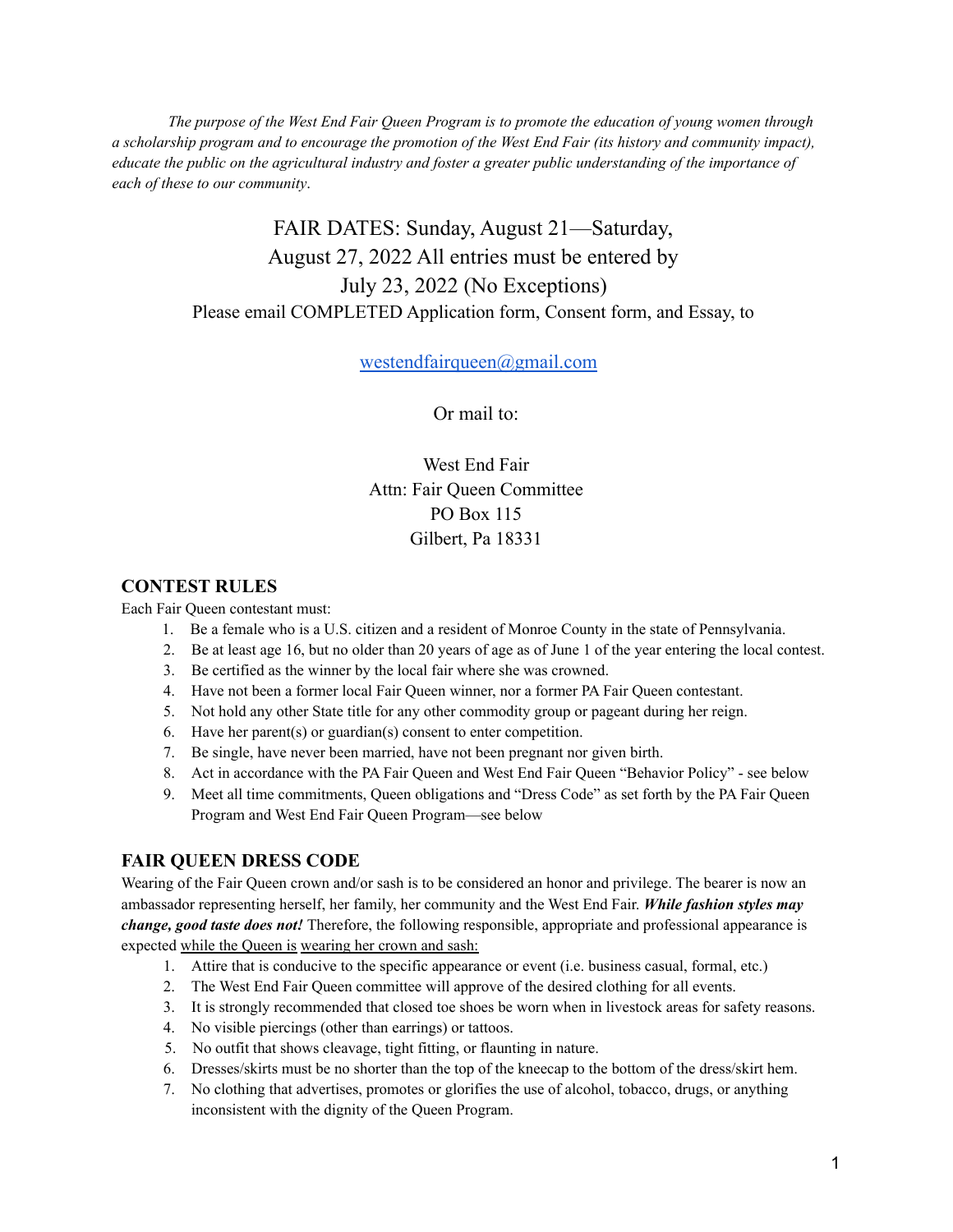### **FAIR QUEEN BEHAVIOR POLICY**

The West End Fair Queen Committee shall have the sole discretion to determine whether, in its judgment, the Queen, Princess, or Contestants may continue to participate in the program. In the event that the Fair Queen Committee determines that any statement or representation is not true and accurate, or that any action is inconsistent with the rules, standards and dignity of the Program, the following will be considered violations of the Policy and will be grounds for immediate disqualification, dismissal and/or being banned from future Queen Competitions:

- 1. Any infraction of the Queen Contest rules.
- 2. Smoking, drinking alcoholic beverages, chewing gum, foul language and/or public displays of affection to dates/boyfriends while wearing crown/sash and/or representing the Queen Program.
- 3. Engagement in any illegal, nonpartisan, unethical, indecent and/or morally questionable behavior, including but not limited to online representations on the Internet such as social networking sites (Facebook, SnapChat, Twitter, Instagram, and Tik Tok, etc).
- 4. Use of any illegal controlled dangerous substances or abusing the use of alcohol or other dangerous substances.
- 5. Any defamation of the Queen Contest, its winners and contestants, Directors and Committee members, and the West Fair Fair or the PA Fair Queen Program, whether it be oral or written. **This includes postings on social media.**
- 6. Any uncooperative or unsportsmanlike conduct before, during or after the competition.
- 7. Appearing in crown and sash at any event without official invitation from an authorized event coordinator or event board member. All appearances must be approved by the West End Fair Queen Committee and she must be accompanied by a West End Fair authorized representative.
- 8. Failure to participate in required events.

### **DUTIES OF THE WEST END FAIR QUEEN**

The winner will reign for one year.

- 1. She must be available to attend various functions during the 2022 West End Fair deemed necessary by the West End Fair Queen committee.
- 2. She must attend and participate in other civic/agricultural activities and functions throughout her reign as deemed necessary by the West End Fair Queen committee.
- 3. The nominated Fair Queen may participate in the PA State Fair Queen Contest on January 27 29, 2023 to be held in Hershey, PA, at the expense of the West End Fair Association. (The Fair Association will supply a chaperone if needed).
- 4. She must attend the crowning of the following year's Fair Queen unless otherwise approved by the Fair Queen committee.

#### **SCHOLARSHIPS and AWARDS**

#### West End Fair Queen

- At the Opening Ceremony, the queen will receive a crown, trophy, and sash.
- At the completion of her reign and after meeting the agreed upon requirements, the queen will receive a \$,1000 monetary scholarship.

West End Fair Princess

- At the Opening Ceremony, the princess will receive a tiara, and a sash.
- At the completion of her term and after meeting the agreed upon requirements, the princess will receive a \$500 monetary scholarship.

#### All contestants

● At the Opening Ceremony, will receive a gift bag and 1 Free admission ticket to be used at any time of the fair.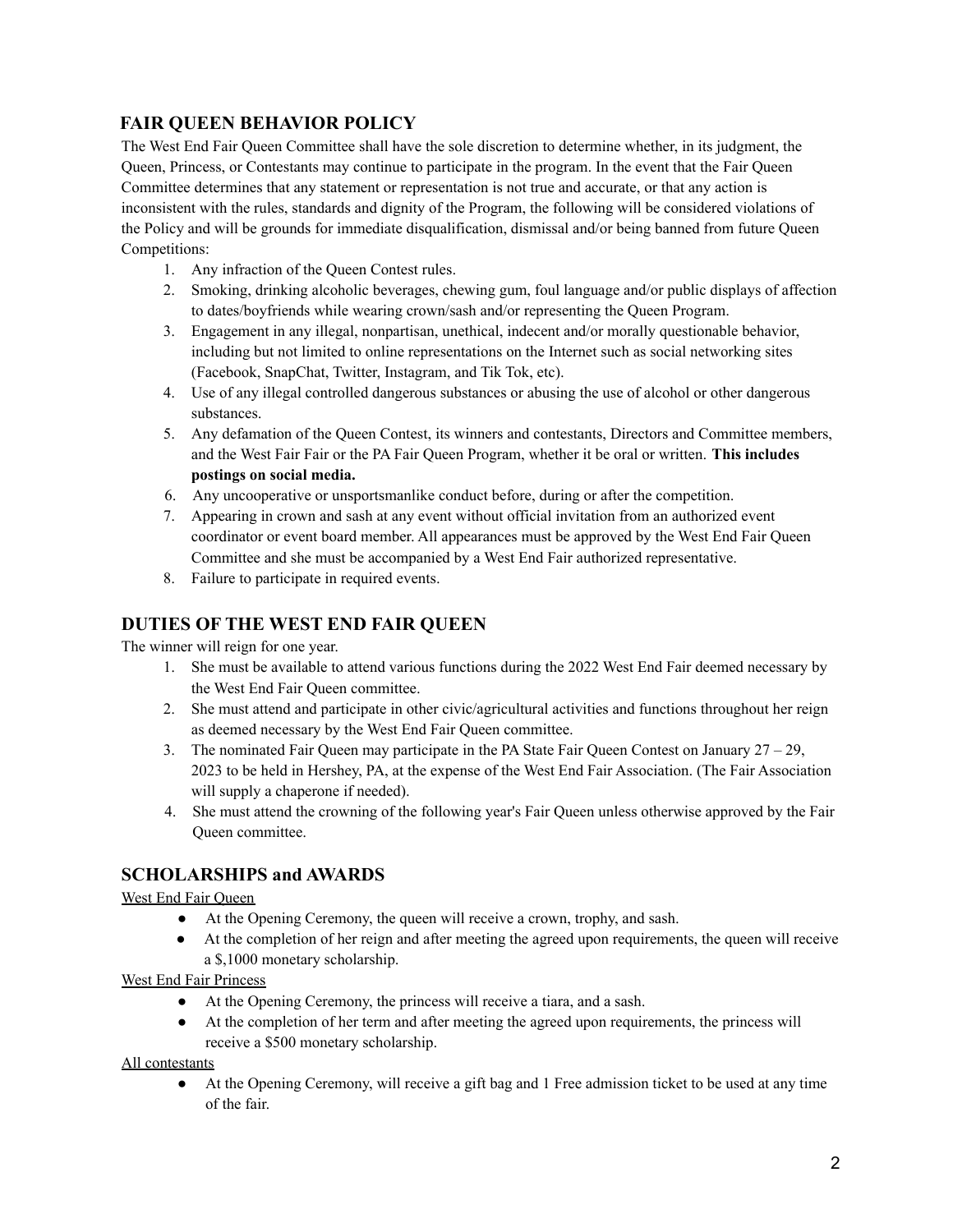#### **COMPETITION STRUCTURE**

- 1. There is NO ENTRY FEE.
- 2. All contestants must submit a typed essay (300 words or less) on **"***What the West End Fair Means to My Community"*. This essay MUST accompany the application form and will be considered part of the judging criteria*. Essays will be judged on Content, Grammar and Spelling. (30 points)*
- 3. The following phases of competition will be held in August:
	- **Professional/Introduction**—this segment is conducted in front of the judging panel. Each contestant makes a personal introduction to the audience, similar to that which a Fair Queen would give when visiting a Fair or other public event. The contestant has approximately 15 seconds to make this introduction. *Judging criteria will include content, stage presence and appearance. (10 points)*
	- **Personal Interview**—each contestant will have a private 10-minute interview with the judging panel utilizing biographical information and other questions pertaining to the fair and agricultural industry. *Contestants will be judged on their conversational ability, answers to questions, appearance/poise/presence, interview conduct, activities, and knowledge of the fair industry. (30 points)*
	- **Speech Presentation**—each contestant will present a speech to the judging panel on the topic *"Why You Should Come to the West End Fair"*. The speech must be 3-5 minutes in length and will be timed. This should be a persuasive speech suitable for an adult audience. Props that enhance this speech are permitted but not required. Contestants will be judged on the effectiveness of their public speaking skills, not "entertainment". Overhead projectors or PowerPoint presentations are not permitted. *Contestants will be judged on their speech content (to include agriculture), speech format, conveying the importance of West End Fair/PA fairs, public speaking ability, and poise/ presence. (30 points)*

### **DISCLAIMER**

- In the event of a natural disaster or other event, the fair queen committee may change the dates and times as noted above.
- It is the responsibility of the contestant to provide the committee with at least two current telephone numbers and an email address. A prompt response is required within 24 hours.
- It is the responsibility of the fair queen committee to remain in contact with the contestants to relay any changes in locations and times.
- During fair week, the Queen and Princess are expected to participate in the fair's week events including to help sell 50/50 raffle tickets, etc.
- In the event, the Fair Queen cannot fulfill her duties; the Princess will become the Fair Queen.
- At age 18, the West End Fair Queen Committee will communicate directly with the Fair Queen.
- The Queen and Princess will be obligated to participate in scheduled events, activities, and public discussions.
- The Queen and Princess must be an active participant in the required number of the events to be determined by the Fair Queen committee to receive scholarship unless approved otherwise by the Fair Queen committee.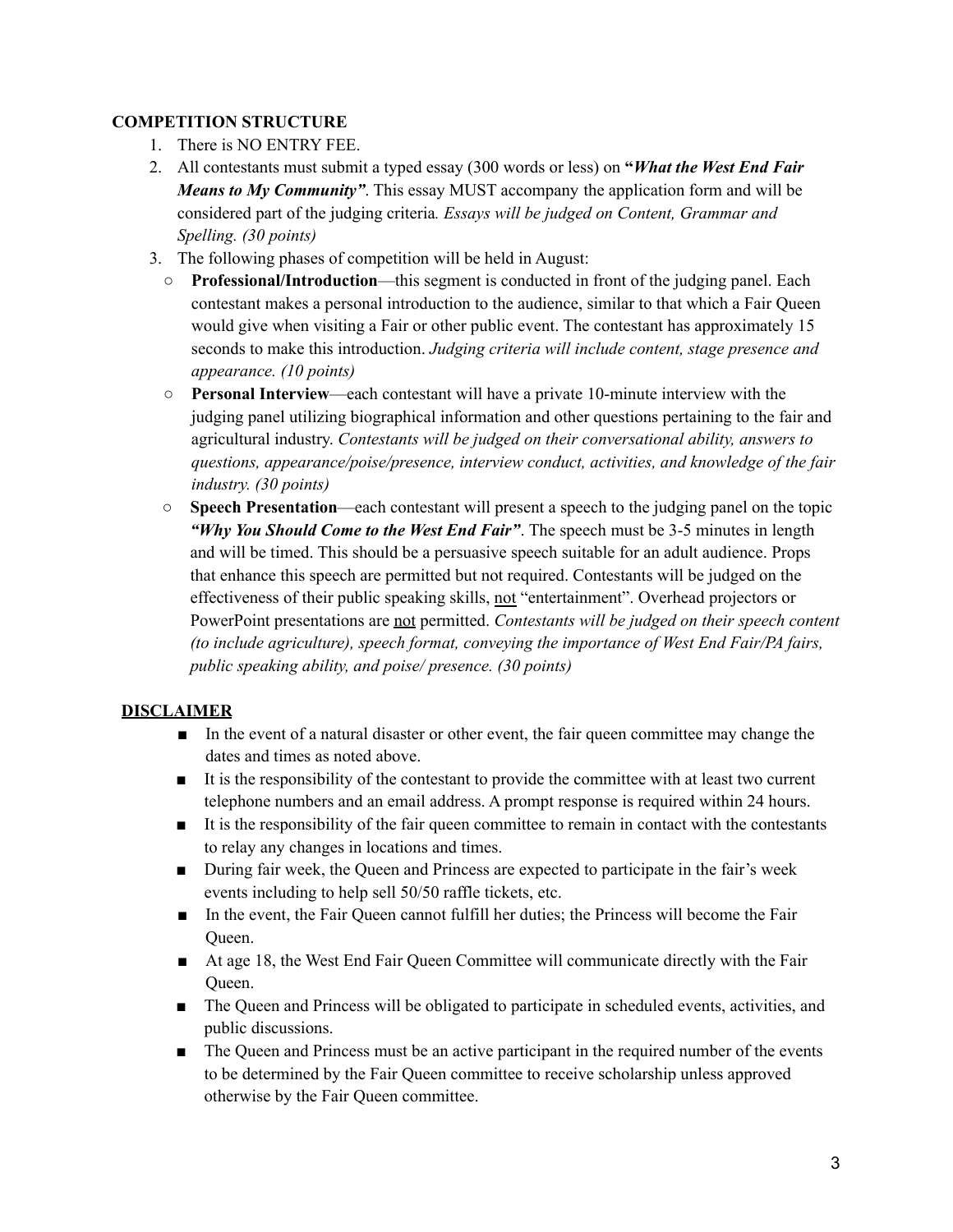- Mode of transportation for scheduled events will be determined by the fair queen committee with input from participants. Factors such as insurance will be considered when finalizing all decisions. In other words, the fair queen committee will make the final determination.
- **SOCIAL MEDIA accounts cannot be created without authorization using the West End Fair's and/or the West End Fair Queen's name and/or logo.**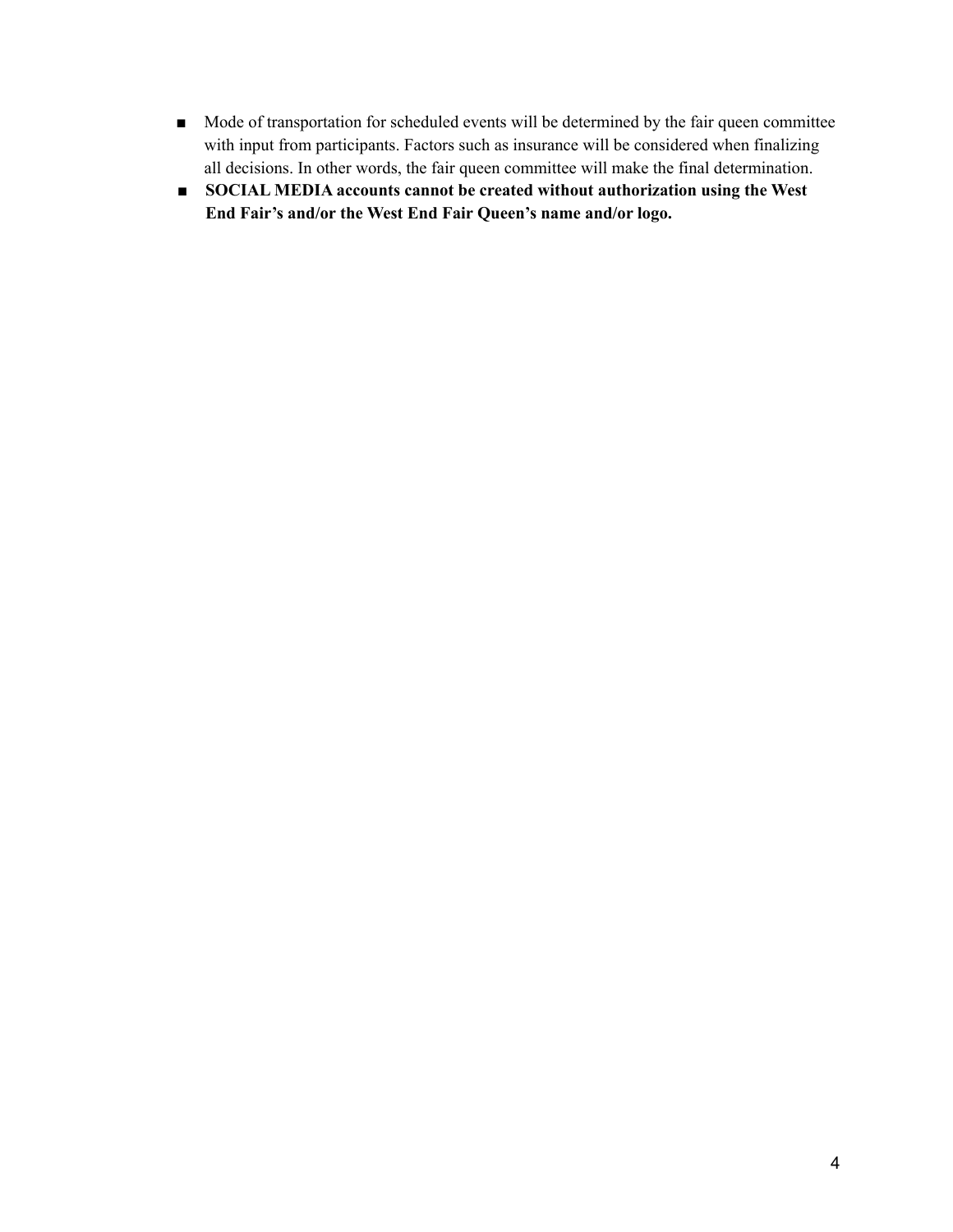# **Fair Queen Application Form**

| Name                                                                                                                                           |                            |                                  |  |  |
|------------------------------------------------------------------------------------------------------------------------------------------------|----------------------------|----------------------------------|--|--|
| <b>Street Address</b>                                                                                                                          | Age as of $6/1/2$          | <b>Birth</b> date                |  |  |
| Town, Zip code                                                                                                                                 | Email                      |                                  |  |  |
| Telephone number                                                                                                                               | Alternate telephone number |                                  |  |  |
| Name of parent(s)/Guardian                                                                                                                     |                            |                                  |  |  |
| School/College attending                                                                                                                       |                            | Current grade or education level |  |  |
| Please indicate your plans for the future, such as college or trade school. What you want to be<br>when you get older.                         |                            |                                  |  |  |
| Why have you chosen these plans?                                                                                                               |                            |                                  |  |  |
| Please list any honors, rewards or recognition (within last 3 years) and when you have received<br>them.                                       |                            |                                  |  |  |
| Current Community Service Project(s)                                                                                                           |                            |                                  |  |  |
| <b>Current School Activities</b>                                                                                                               |                            |                                  |  |  |
| <b>Current Club Affiliations</b>                                                                                                               |                            |                                  |  |  |
| Hobbies/Interests                                                                                                                              |                            |                                  |  |  |
| Please use an additional page if necessary.<br>By signing below, I certify that the above information and that on any attachments is accurate. |                            |                                  |  |  |

**\_\_\_\_\_\_\_\_\_\_\_\_\_\_\_\_\_\_\_\_\_\_\_\_\_\_\_\_\_\_\_\_\_\_\_\_\_\_\_\_\_\_\_\_\_\_\_\_\_\_\_\_\_\_\_\_\_\_\_\_\_\_\_\_\_\_\_\_\_\_\_\_\_**

## **Contestant's Signature**

**Date\_\_\_\_\_\_\_\_\_\_\_\_\_\_\_\_\_\_**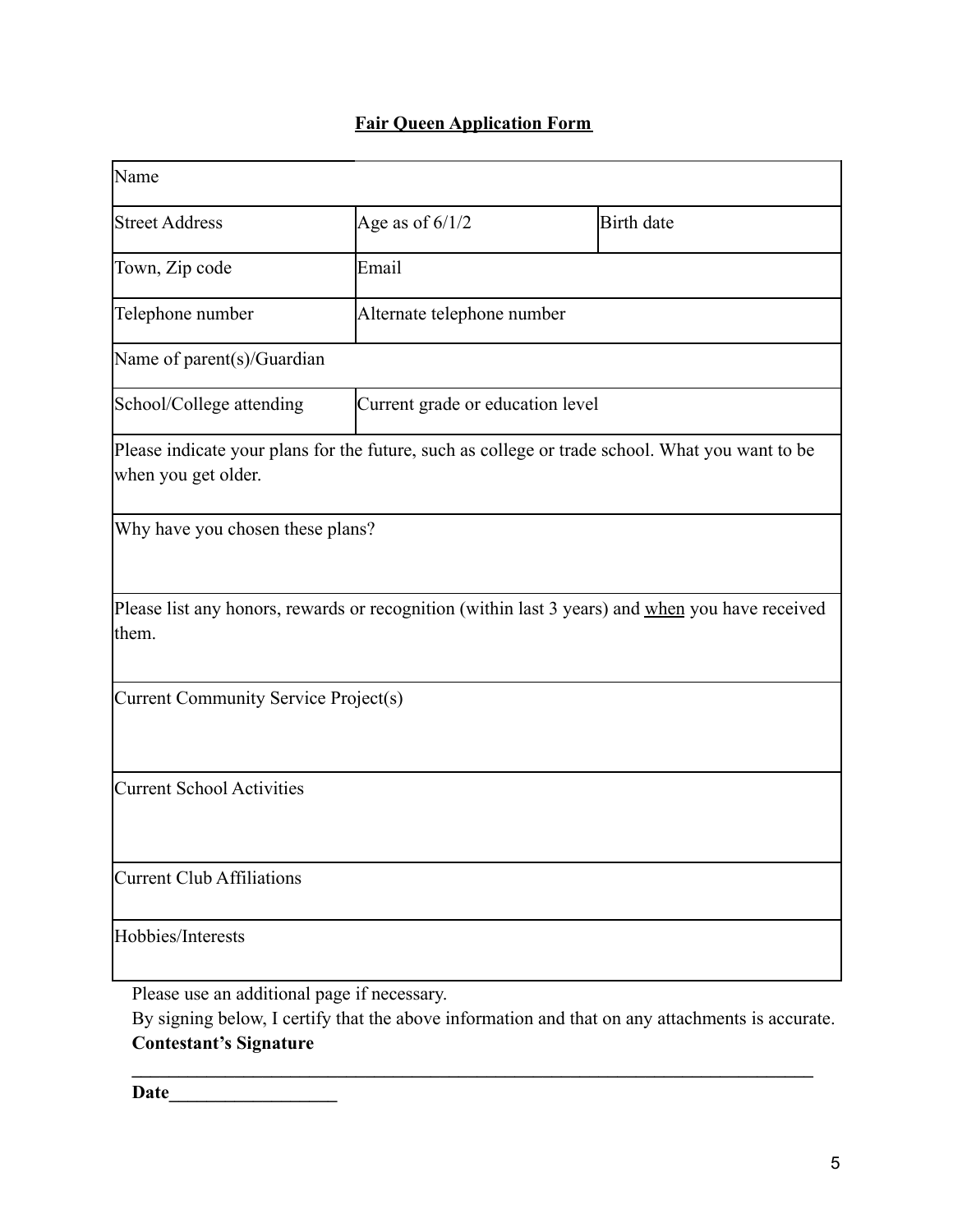# **Fair Queen Consent Form**

# **Parental Permission to Participate**

I, **\_\_\_\_\_\_\_\_\_\_\_\_\_\_\_\_\_\_\_\_\_\_\_\_\_\_\_\_\_\_\_\_\_\_\_\_\_\_\_\_\_\_\_**parent/guardian of hereby give permission for my daughter to try out for the **2022 West End Fair Queen**. If my daughter is selected as the **2022 West End Fair Queen/Princess**, I understand the role and responsibility that my daughter will need to perform as well as the required appearances. I also understand that parental involvement will be required until my daughter turns 18, and is selected as the Fair Queen/Princess. I have also reviewed the competition rules with my daughter and understand that failure to follow criteria will result in immediate removal as the West End Fair Queen/Princess and forfeiture of the title, crown, sash, and the monetary prize. In addition,

- I will allow photographs to be taken of my daughter that have the potential to be used in West End Fair exhibits, published in local newspapers & TV, and in West End Fair publications, or published on West End Fair Websites or other digital/social media.
- I will not allow photographs of my daughter to be taken for use by the West End Fair.

**Signature of Parent/Guardian**

**\_\_\_\_\_\_\_\_\_\_\_\_\_\_\_\_\_\_\_\_\_\_\_\_\_\_\_\_\_\_\_\_\_\_\_\_\_\_\_\_\_\_\_\_\_\_\_\_\_\_\_\_**

**Date\_\_\_\_\_\_\_\_\_\_\_\_\_\_\_**